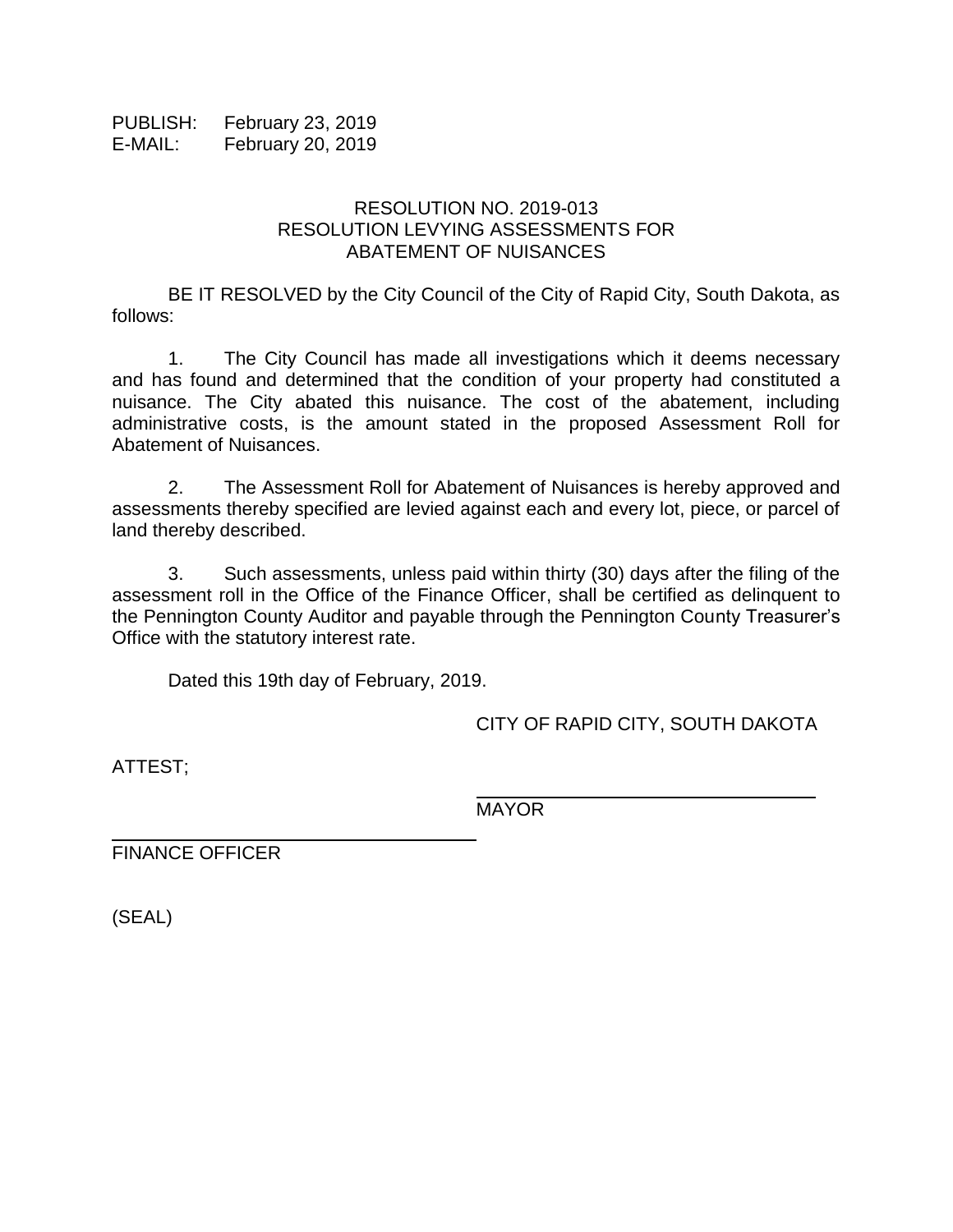## ASSESSMENT ROLL FOR ABATEMENT OF NUISANCES Resolution (2019-013)

| <b>OWNER</b><br><b>NAME</b>               | <b>MAILING</b><br><b>ADDRESS</b>                                | <b>SITE</b><br><b>ADDRESS</b>           | <b>TAX ID</b> | Legal<br><b>Descripti</b><br>on                                                                                                      | <b>FINAL</b><br><b>AMOUNT</b><br><b>DUE</b> |
|-------------------------------------------|-----------------------------------------------------------------|-----------------------------------------|---------------|--------------------------------------------------------------------------------------------------------------------------------------|---------------------------------------------|
| BAUER,<br><b>CURTIS</b>                   | 420 SPRUCE<br>STREET, RAPID<br><b>CITY SD 57701</b>             | 420 SPRUCE<br><b>ST</b>                 | 23085         | <b>LOT 15-</b><br>18;<br><b>BLOCK</b><br>12;<br><b>FEIGELS</b><br><b>ADD</b>                                                         | $\mathfrak{S}$<br>9,992.00                  |
| PHILLIPS,<br><b>JOSEPH</b>                | 1006<br><b>SILVERLEAF</b><br>AVE, RAPID<br><b>CITY SD 57701</b> | 1006<br><b>SILVERLEAF</b><br><b>AVE</b> | 23142         | LOT 21-23<br>& THAT<br><b>PART OF</b><br><b>S1/2 VAC</b><br><b>SOUTH</b><br><b>ST ADJ</b><br><b>SAID LOT</b><br>21,<br><b>BLOCK1</b> | $\overline{\mathcal{S}}$<br>11,142.00       |
| <b>PLATINUM</b><br><b>MT LLC</b>          | 516 SOUTH ST,<br><b>RAPID CITY SD</b><br>57701                  | 2201 MT<br><b>RUSHMORE</b><br><b>RD</b> | 37768         | LOT 1 OF<br>TRACT D<br><b>LESS LOT</b><br>H1                                                                                         | $\overline{\mathcal{S}}$<br>262.00          |
| <b>ENGEBRETS</b><br>ON,<br><b>HEATHER</b> | 206 W LAUREL<br>ST, GILLETTE<br>WY 82718                        | 601<br><b>FAIRMONT CT</b>               | 23043         | LOT <sub>1</sub> A<br>REV:<br><b>FAIRMON</b><br>T.<br><b>BOULEVA</b><br><b>RD</b>                                                    | $\mathbb{S}$<br>222.00                      |
| ANDERSON,<br>JEFFREY J &<br><b>DEBRAG</b> | 2209 MT<br><b>RUSHMORE RD,</b><br>RAPID CITY, SD<br>57701       | 2209 MT<br><b>RUSHMORE</b><br><b>RD</b> | 37769         | LOT 2 OF<br>TRACT D<br><b>OF E1/2</b><br><b>NE1/4</b><br><b>LESS LOT</b><br>H1                                                       | $\mathfrak{S}$<br>192.00                    |
| HOYAL,<br><b>MICHELLE M</b>               | 627 FAIRMONT<br>PL, RAPID CITY<br>SD 57701                      | 627<br><b>FAIRMONT PL</b>               | 23053         | $\overline{LOT}$ 10A;<br><b>FAIRMON</b><br>T<br><b>BOULEVA</b><br><b>RD</b>                                                          | $\mathfrak{L}$<br>222.00                    |